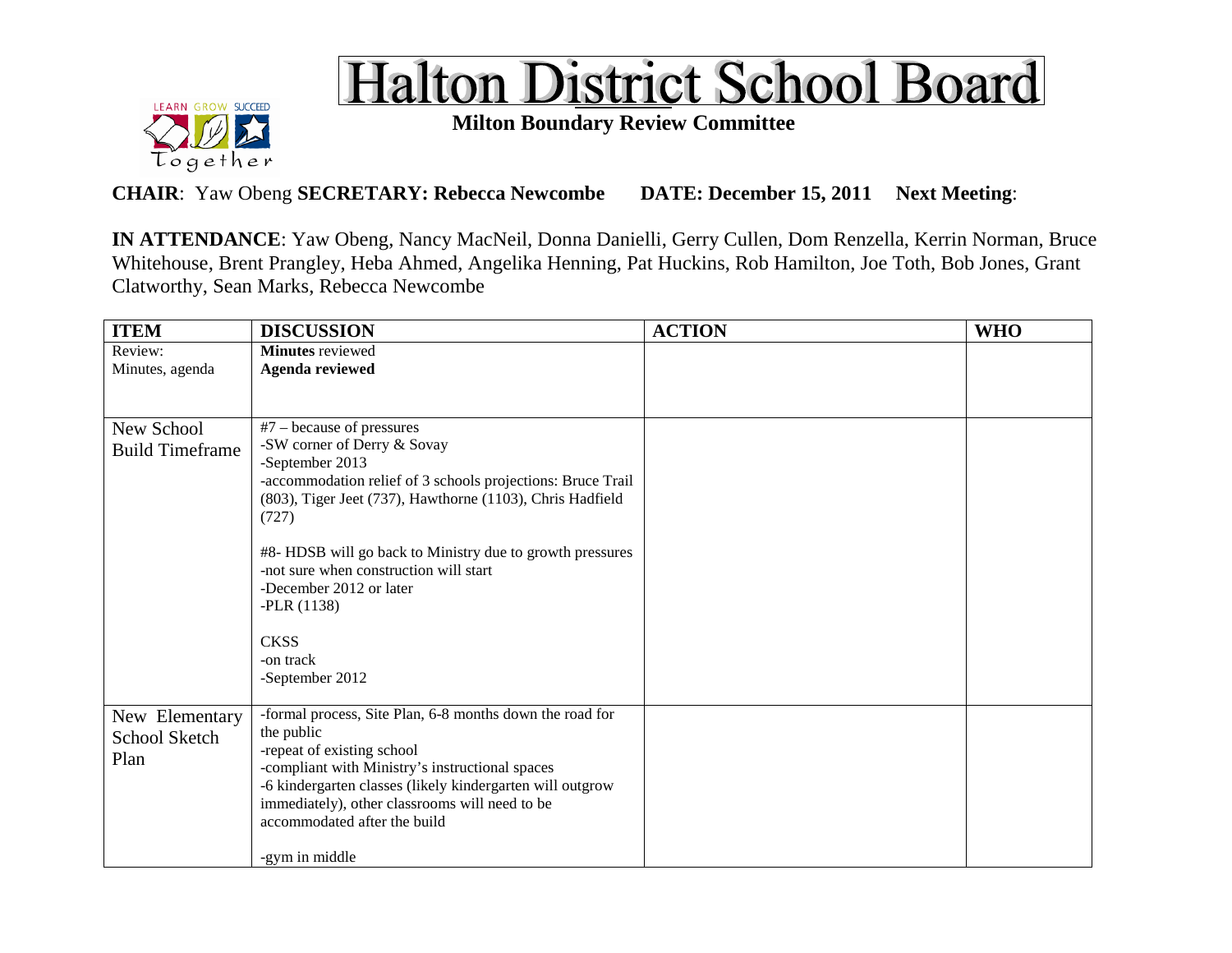| Boundary<br><b>Review Policy</b><br>and Process/<br>membership | -circular travel path<br>$-1$ <sup>st</sup> floor-music on ground floor – access, acoustic issues<br>contained<br>-2 <sup>nd</sup> floor- broad based tech, spec ed,<br>-schools are built for 20 year growth plan, when community<br>stabilizes<br>-JK/SK – priority for $1st$ floor<br>-HDSB School Boundary Reviews (Administrative<br>Procedure) refer to website<br>-Long-Term Accommodation Plan (LTAP)<br>-Boundary Review Steering Committee (superintendents,<br>trustees)<br>Set recommendation for board<br>$\bullet$<br>-Boundary Review Committee (SuperCouncil group)<br>Input for steering committee<br>$\bullet$<br>Membership- only members in the affected areas<br>have representation, all welcomed (as observers<br>and resources to the committee), but particular<br>weight put on those parents within the community<br>-invitation input for community members<br>-final recommendations are made by AC/Director - the<br>Board will make final decisions<br>Dec-March timeline<br>February deadline to meet staffing process<br>Dec – input on strategies to develop options for $#7$<br>& #8<br>Jan- SuperCouncil inform councils and community<br>groups on chosen strategy - share timelines -<br>received any input - info posted on Board site<br>Steering Committee meeting/BRC to review |                                                                                                                                                                                                                                                                                 |                                                        |
|----------------------------------------------------------------|---------------------------------------------------------------------------------------------------------------------------------------------------------------------------------------------------------------------------------------------------------------------------------------------------------------------------------------------------------------------------------------------------------------------------------------------------------------------------------------------------------------------------------------------------------------------------------------------------------------------------------------------------------------------------------------------------------------------------------------------------------------------------------------------------------------------------------------------------------------------------------------------------------------------------------------------------------------------------------------------------------------------------------------------------------------------------------------------------------------------------------------------------------------------------------------------------------------------------------------------------------------------------------------------------------------------------|---------------------------------------------------------------------------------------------------------------------------------------------------------------------------------------------------------------------------------------------------------------------------------|--------------------------------------------------------|
| Milton 8                                                       | options<br>-issue that PLR may be over portable maximum in the next                                                                                                                                                                                                                                                                                                                                                                                                                                                                                                                                                                                                                                                                                                                                                                                                                                                                                                                                                                                                                                                                                                                                                                                                                                                       |                                                                                                                                                                                                                                                                                 | Superintendent                                         |
| <b>Challenges Short</b><br>Term solution                       | couple of months<br>-major student enrollment pressures at PLR - students are<br>registering this week<br>-how do we address this for September 2012?<br>-current enrollment @ 1138<br>-January $9^{th}$ – new students starting, 11 or 12 new<br>registrants (3 more registered this week)<br>-12 portables, no more                                                                                                                                                                                                                                                                                                                                                                                                                                                                                                                                                                                                                                                                                                                                                                                                                                                                                                                                                                                                     | Admin Council has given PL 1 teacher<br>and ECE allocation to address this year's<br>enrollment pressure. We will monitor<br>registrations in the coming months to<br>determine if we close off registrations for<br>new move ins to that school.<br><b>Short Term Solution</b> | Y, Obneg<br>Principal Spence<br>Planning<br>Department |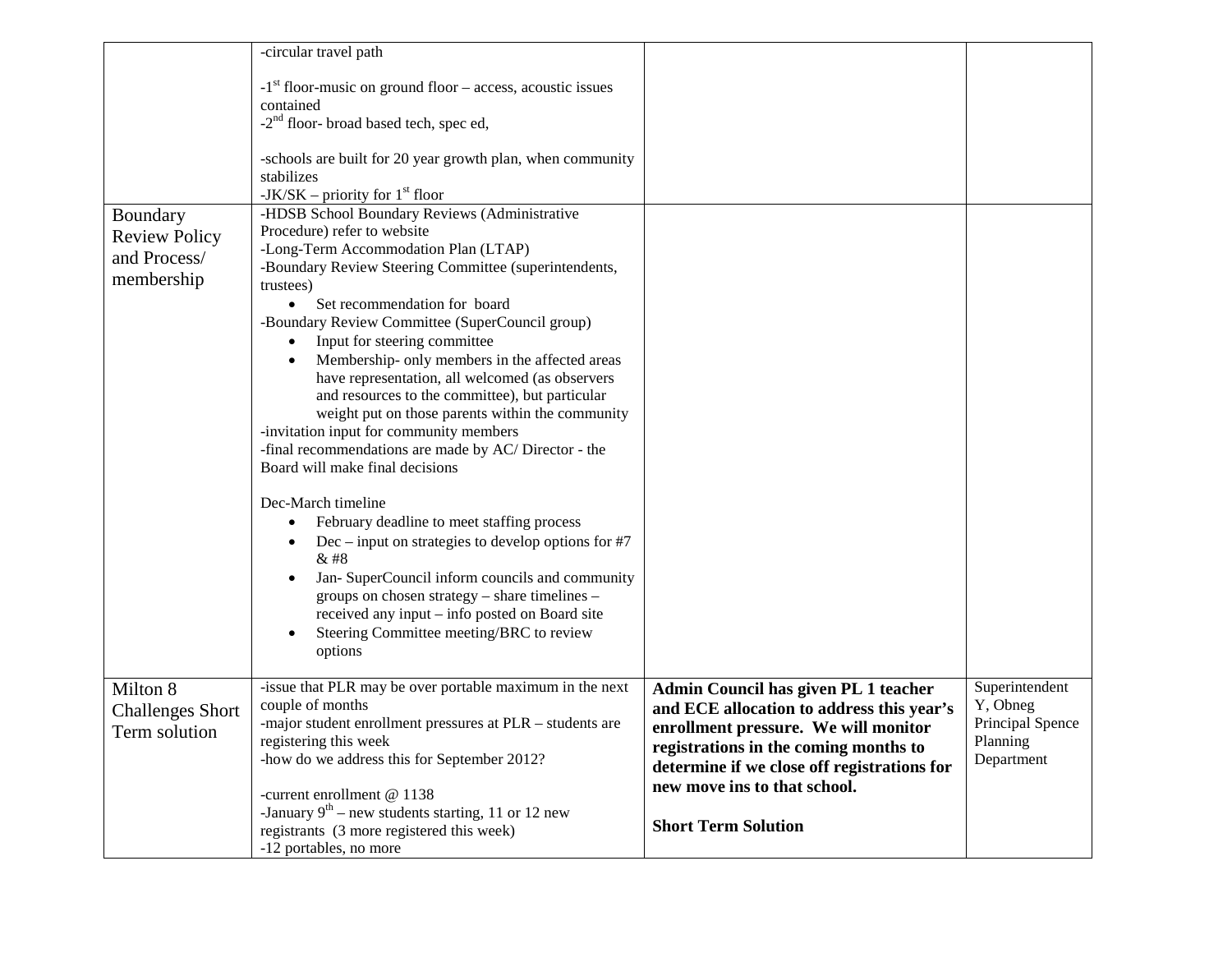|                                    | -11 kindergarten classes<br>-taken apart computer lab to accommodate this class<br>-gym and library are currently protected for now, possible<br>to use this space                                                                                                                                                                                                                                                                                                                                                                                    |                                                                                                                                                                                                                                                                                                               |                                                 |
|------------------------------------|-------------------------------------------------------------------------------------------------------------------------------------------------------------------------------------------------------------------------------------------------------------------------------------------------------------------------------------------------------------------------------------------------------------------------------------------------------------------------------------------------------------------------------------------------------|---------------------------------------------------------------------------------------------------------------------------------------------------------------------------------------------------------------------------------------------------------------------------------------------------------------|-------------------------------------------------|
| Milton #7<br>Suggested<br>Strategy | -keep students at Hawthorne, Hadfield, Tiger Jeet and<br>Bruce Trail until Milton #7 school is open<br>(September 2013)<br>-Principals will manage accommodations<br>Other Options:<br>Kindergarten only school<br>combine HV, CH, TJ, BT, move to another<br>location, then move to new school<br>close new registrations<br>Projected Numbers for 2012-13:<br>$BT - 803$<br>CH - 727 (full day JK/SK)<br>$HV - 1103$<br>$TJ - 928$<br>$PLR - 1288$ (full day JK/SK)<br>-need to do a better job communicating with the new home<br>builders         | <b>Committee recommends to Steering</b><br><b>Committee to keep students at</b><br>Hawthorne, Hadfield, Tiger Jeet and<br>Bruce Trail until Milton #7 is opened<br>Recommend to do the Boundaries for<br>Milton #7 now which will give staff and<br>parents enough lead time to make the<br>transition        | Boundary<br><b>Review Steering</b><br>Committee |
| Milton #8 Suggested<br>Strategies  | -Constitute Milton $#8$ at $EC$ – appoint Principal and<br>teachers (transportation provided)<br>Where do the kindergarten kids go?<br>٠<br>-Add portables 13-18, timeframe unknown<br>-identify PL (Eng $&$ FI) $&$ Escarpment FI (who are already<br>at PL) students to redirect other school sites<br>-close registrations at PL until Milton #8 is open – redirect<br>students to other schools<br>-keep students at EC and use CKSS for Milton #8<br>-identify and send grades 1-5 to Denyes and add portables<br>-build school on Catholic site | <b>BRC</b> recommends to Steering Committee<br>to develop options for the option that<br>says:<br>Constitute Milton #8 at EC for Sept<br>2012– appoint Principal and teachers<br>(transportation provided)<br>Review if Percy Merry is an option in the<br>long term with support from the Town of<br>Milton. | Boundary<br>Review<br>Committee                 |